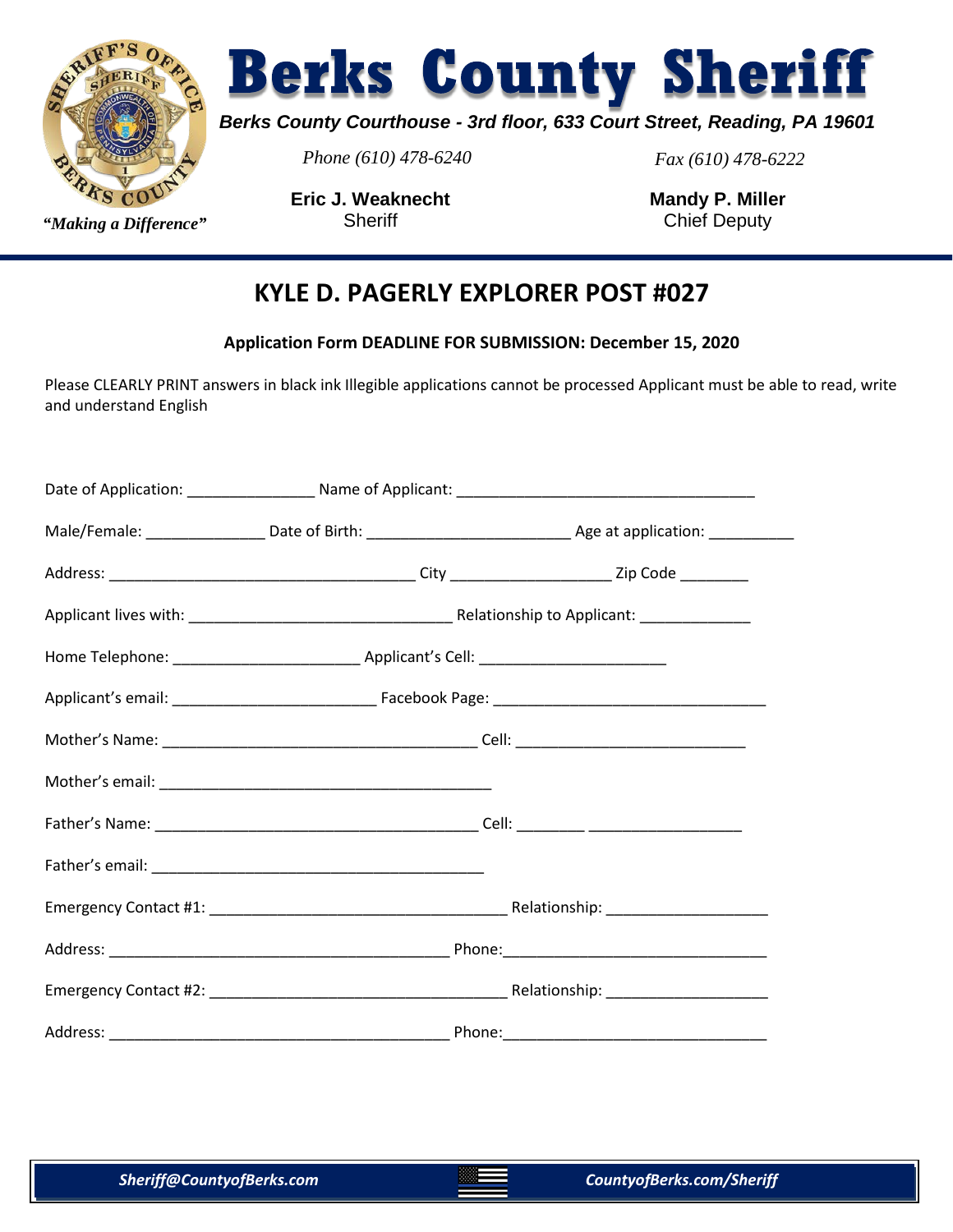|                                                 |                                                                                                     | Current GPA: _________                                                                                                   |
|-------------------------------------------------|-----------------------------------------------------------------------------------------------------|--------------------------------------------------------------------------------------------------------------------------|
|                                                 |                                                                                                     |                                                                                                                          |
|                                                 |                                                                                                     |                                                                                                                          |
|                                                 |                                                                                                     | Have you ever been suspended or expelled from this or any school? ________ (if yes, explain on separate sheet of paper). |
|                                                 |                                                                                                     |                                                                                                                          |
|                                                 | <b>Employment Information</b>                                                                       |                                                                                                                          |
|                                                 | Employer: _______________________________Contact name of employer: _____________                    |                                                                                                                          |
|                                                 |                                                                                                     |                                                                                                                          |
|                                                 |                                                                                                     |                                                                                                                          |
|                                                 | List Two Personal References (other than relatives)                                                 |                                                                                                                          |
|                                                 |                                                                                                     |                                                                                                                          |
|                                                 |                                                                                                     |                                                                                                                          |
|                                                 |                                                                                                     |                                                                                                                          |
|                                                 |                                                                                                     |                                                                                                                          |
|                                                 | <b>Miscellaneous</b>                                                                                |                                                                                                                          |
|                                                 |                                                                                                     |                                                                                                                          |
|                                                 |                                                                                                     | ,我们也不能在这里的时候,我们也不能在这里的时候,我们也不能会在这里的时候,我们也不能会在这里的时候,我们也不能会在这里的时候,我们也不能会在这里的时候,我们也不                                        |
| Do you possess a valid Driver's License?        |                                                                                                     |                                                                                                                          |
|                                                 | State: __________ License number: __________________________ Expiration: __________________________ |                                                                                                                          |
|                                                 | Has your license ever been suspended or revoked? _______________________________                    |                                                                                                                          |
|                                                 |                                                                                                     |                                                                                                                          |
| Have you ever received a traffic ticket? ______ |                                                                                                     |                                                                                                                          |
|                                                 |                                                                                                     |                                                                                                                          |
|                                                 |                                                                                                     |                                                                                                                          |

Have you ever been convicted of a crime or accepted a plea bargain or had charges dropped? \_\_\_\_\_\_\_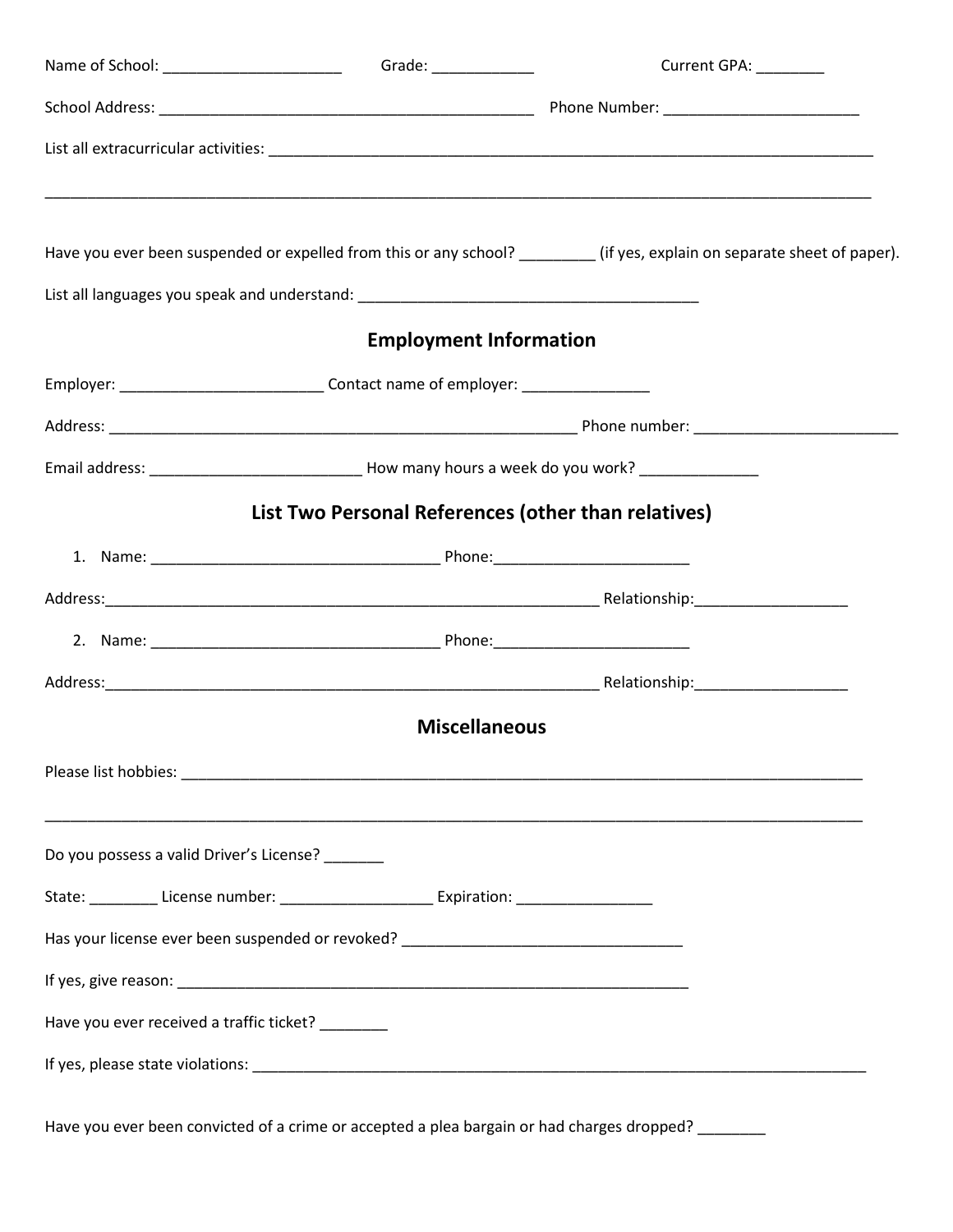

# **Berks County Sheriff**

#### *Berks County Courthouse - 3rd floor, 633 Court Street, Reading, PA 19601*

*Phone (610) 478-6240 Fax (610) 478-6222*

**Eric J. Weaknecht Sheriff** *"Making a Difference"* Sheriff Chief Deputy

**Mandy P. Miller**

If so, explain:  $\Box$ 

 $\overline{\phantom{a}}$ 

If you are under the age of 18, do you use tobacco? \_\_\_\_\_\_\_\_

If you are under the age of 21, do you consume alcoholic beverages? \_\_\_\_\_\_\_\_\_\_\_\_

Have you ever used illegal drugs, including Marijuana?

Describe (in at least one paragraph) why you want to become a Law Enforcement Explorer? (attach a separate sheet of paper if necessary)

\_\_\_\_\_\_\_\_\_\_\_\_\_\_\_\_\_\_\_\_\_\_\_\_\_\_\_\_\_\_\_\_\_\_\_\_\_\_\_\_\_\_\_\_\_\_\_\_\_\_\_\_\_\_\_\_\_\_\_\_\_\_\_\_\_\_\_\_\_\_\_\_\_\_\_\_\_\_\_\_\_\_\_\_\_\_\_\_\_\_\_\_\_\_\_\_\_\_\_\_\_\_ \_\_\_\_\_\_\_\_\_\_\_\_\_\_\_\_\_\_\_\_\_\_\_\_\_\_\_\_\_\_\_\_\_\_\_\_\_\_\_\_\_\_\_\_\_\_\_\_\_\_\_\_\_\_\_\_\_\_\_\_\_\_\_\_\_\_\_\_\_\_\_\_\_\_\_\_\_\_\_\_\_\_\_\_\_\_\_\_\_\_\_\_\_\_\_\_\_\_\_\_\_\_ \_\_\_\_\_\_\_\_\_\_\_\_\_\_\_\_\_\_\_\_\_\_\_\_\_\_\_\_\_\_\_\_\_\_\_\_\_\_\_\_\_\_\_\_\_\_\_\_\_\_\_\_\_\_\_\_\_\_\_\_\_\_\_\_\_\_\_\_\_\_\_\_\_\_\_\_\_\_\_\_\_\_\_\_\_\_\_\_\_\_\_\_\_\_\_\_\_\_\_\_\_\_

Describe (in at least one paragraph) what you hope to learn by joining an Explorer program? (attach a separate sheet of paper if necessary) \_\_\_\_\_\_\_\_\_\_\_\_\_\_\_\_\_\_\_\_\_\_\_\_\_\_\_\_\_\_\_\_\_\_\_\_\_\_\_\_\_\_\_\_\_\_\_\_\_\_\_\_\_\_\_\_\_\_\_\_\_\_\_\_\_\_\_\_\_\_\_\_\_\_\_\_\_\_\_\_\_\_\_\_\_\_

\_\_\_\_\_\_\_\_\_\_\_\_\_\_\_\_\_\_\_\_\_\_\_\_\_\_\_\_\_\_\_\_\_\_\_\_\_\_\_\_\_\_\_\_\_\_\_\_\_\_\_\_\_\_\_\_\_\_\_\_\_\_\_\_\_\_\_\_\_\_\_\_\_\_\_\_\_\_\_\_\_\_\_\_\_\_\_\_\_\_\_\_\_\_\_\_\_\_\_\_\_\_ \_\_\_\_\_\_\_\_\_\_\_\_\_\_\_\_\_\_\_\_\_\_\_\_\_\_\_\_\_\_\_\_\_\_\_\_\_\_\_\_\_\_\_\_\_\_\_\_\_\_\_\_\_\_\_\_\_\_\_\_\_\_\_\_\_\_\_\_\_\_\_\_\_\_\_\_\_\_\_\_\_\_\_\_\_\_\_\_\_\_\_\_\_\_\_\_\_\_\_\_\_\_ \_\_\_\_\_\_\_\_\_\_\_\_\_\_\_\_\_\_\_\_\_\_\_\_\_\_\_\_\_\_\_\_\_\_\_\_\_\_\_\_\_\_\_\_\_\_\_\_\_\_\_\_\_\_\_\_\_\_\_\_\_\_\_\_\_\_\_\_\_\_\_\_\_\_\_\_\_\_\_\_\_\_\_\_\_\_\_\_\_\_\_\_\_\_\_\_\_\_\_\_\_\_

Do your Parents/Guardians support your joining the Post (if under age 18)

Are your Parents/Guardians able to provide transportation to and from meetings and events?

Are you committed to attending one monthly meeting and a one-week training block from 8am to 4pm in June or July?

Are you willing and able to participate in community service projects \_\_\_\_\_\_\_\_\_\_\_

List any community service organizations, social, school, or other groups that you are now a part of or have been a member of:

Are you a current member or have you participated in another Explorer Post? If so, provide:

| Name of Post: | City/State |  |
|---------------|------------|--|
|               |            |  |

Post Supervisor to contact:  $\blacksquare$ 

List any course or training you feel would be beneficial for an Explorer Program: